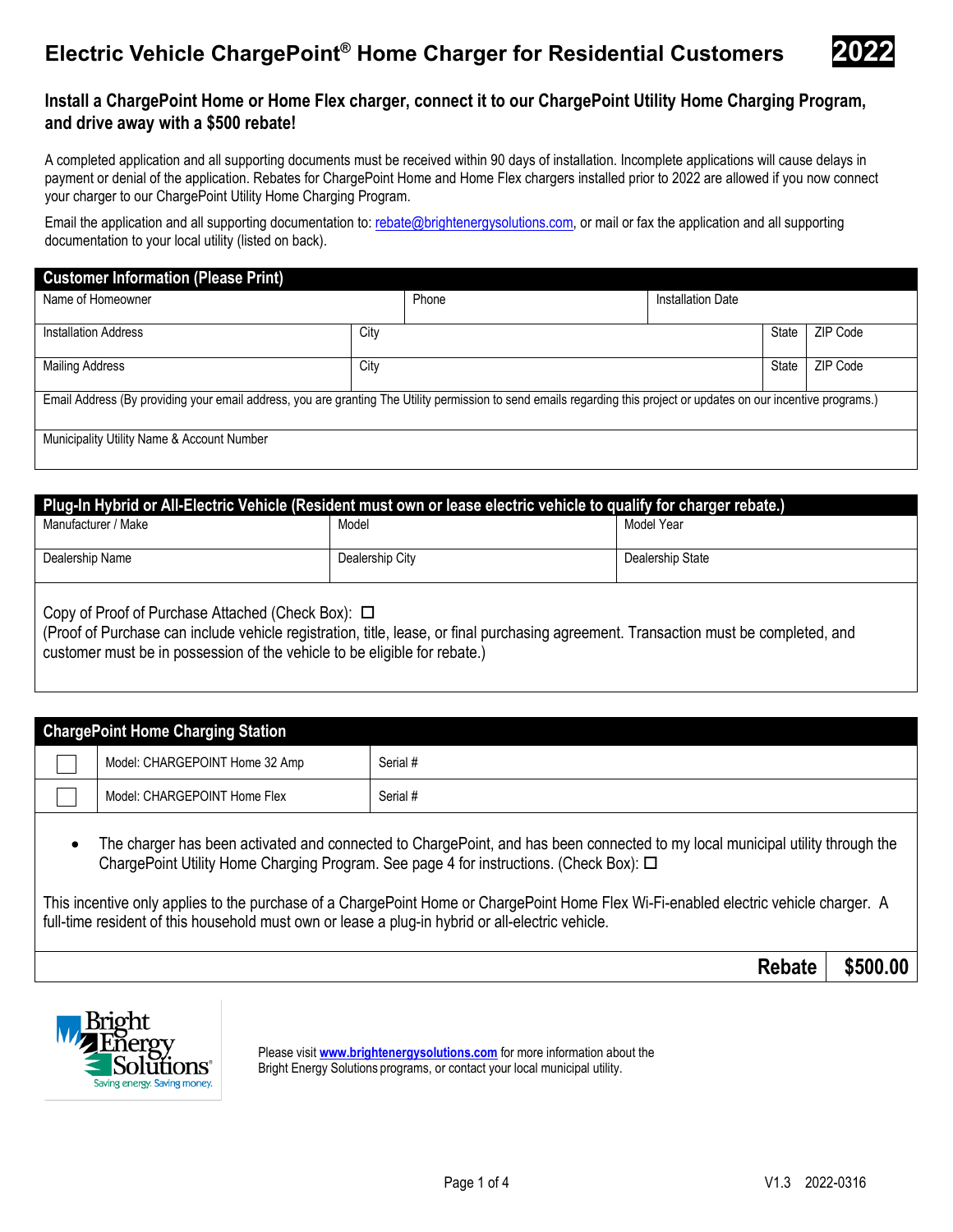

### **Certifications and Signature**

I hereby certify that:

- 1. The information contained in this application is accurate and complete.
- 2. A full-time resident of this household owns or leases a plug-in hybrid or all-electric vehicle (EV.) Limited to one rebate per EV
- 3. A ChargePoint Home or Home Flex Level 2 charger has been installed at the address identified in this application.
- 4. The Level 2 charger has been activated and connected to ChargePoint, and has been connected to my local municipal utility through the ChargePoint Utility Home Charging Program.
- 5. I agree to maintain connection to the ChargePoint Utility Home Charging Program through a Wi-Fi connection for a minimum of 36 months from the date of incentive payment.
- 6. I agree to participate in Bright Energy Solutions surveys and interviews to benefit electric vehicle adoption.
- 7. I have read and understand the terms and conditions applicable to this incentive program as set forth in this application, including those set forth on the last page of this application form.

I agree to verification of equipment installation which may include a site inspection by a program or utility representative. I understand that I am not allowed to receive more than one incentive from this program on any piece of equipment. I agree to indemnify, defend, hold harmless and release The Utility from any claims, damages, liabilities, costs and expenses (including reasonable attorneys' fees) arising from or relating to the removal, disposal, installation or operation of any equipment or related materials in connection with the programs described in this application, including any incidental, special or consequential damages.

| Homeowner Signature | <b>Print Name</b> | Date |
|---------------------|-------------------|------|
|                     |                   |      |
|                     |                   |      |

**To help us keep electric rates as low as possible for our community, we strongly encourage you to charge your EV during the off-peak hours of 9 pm – 8 am. Using your ChargePoint app to schedule charging makes it easy!**

| <b>Member Utility Use Only</b>                           |                      |  |                     |                 |                      |                     |
|----------------------------------------------------------|----------------------|--|---------------------|-----------------|----------------------|---------------------|
| Date Received                                            | Pre-Inspected?       |  | Date Pre-Inspected: | Post-Inspected? |                      | Date Post-Inspected |
|                                                          | $\Box$ Yes $\Box$ No |  | Initials:           |                 | $\Box$ Yes $\Box$ No | Initials:           |
| Amount: \$<br>$\Box$ Yes $\Box$ No<br>Incentive Approved |                      |  | Date Approved:      |                 |                      |                     |
| Utility or Program Representative                        |                      |  |                     |                 |                      |                     |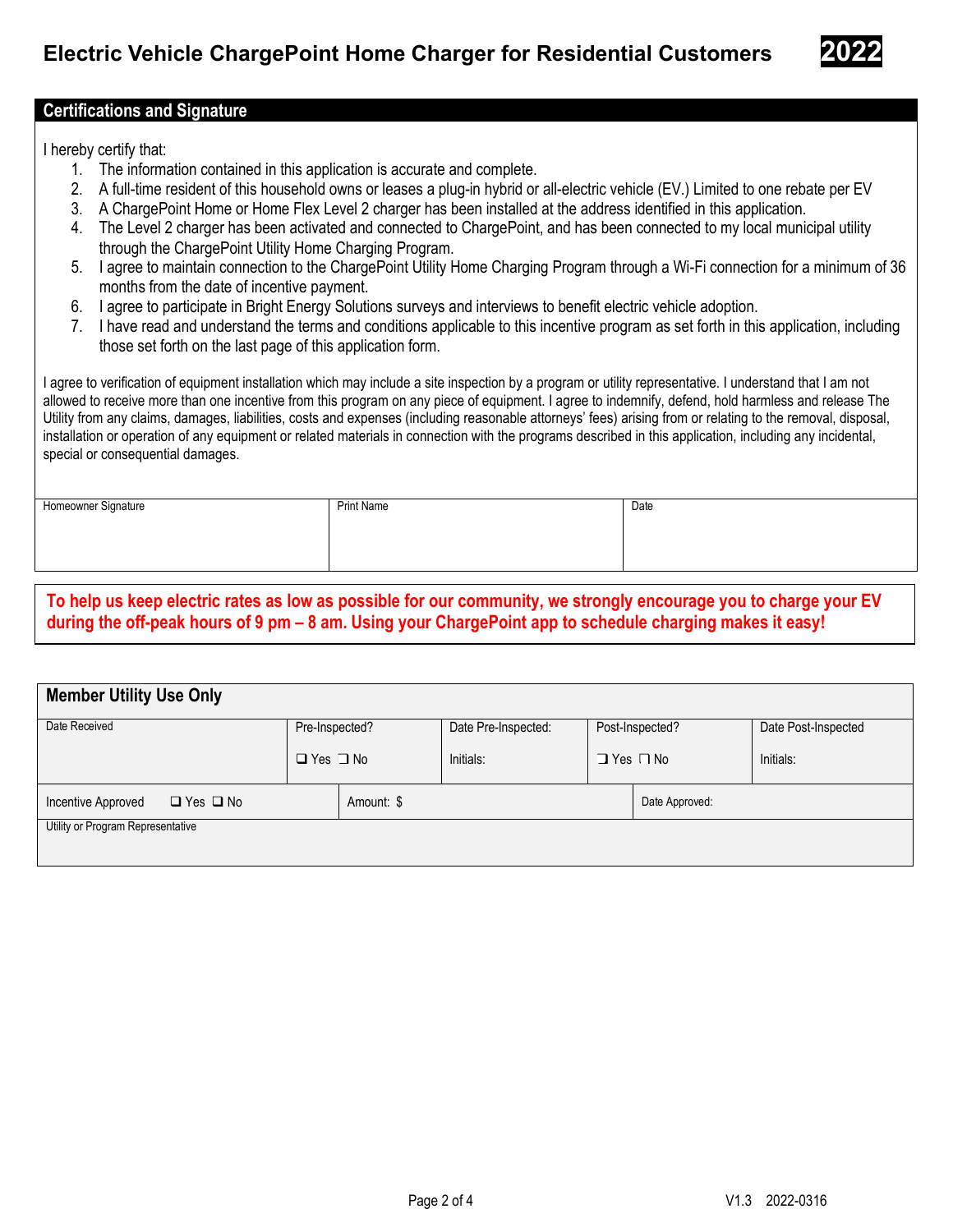

# ACTIVATE AND CONNECT YOUR CHARGER

## **Activate charger using the ChargePoint mobile app**

1. **Download** the ChargePoint mobile app





- 2. **Create** a ChargePoint account or Log In to an existing account
- 3. **Activate** your home charger by following the steps as prompted.

Once your charger has been activated, you are ready to connect to the Utility Home Charging Program.

### **Connect the charger to the Utility Home Charging Program**

- 4. Open the **ChargePoint mobile app**, follow these steps:
	- Select **Account**
	- Select **Connections**
	- Select **Browse Connections**
	- Under **Service Providers**, find your local municipal utility
	- Select your local municipal utility and enter the requested information
	- Select and agree to the **Terms and Conditions**
	- Click **Submit** to finish your request
- 5. Your enrollment is now **"Pending"**. Once approved by Bright Energy Solutions, an approved email will be sent and the status will change from "Pending" to "Active".
- 6. Once your charger is **"Active"**, the associated Home station is now linked to the Utility program.

**To help us keep electric rates as low as possible for our community, we strongly encourage you to charge your EV during the off-peak hours of 9 pm – 8 am. Using your ChargePoint app to schedule charging makes it easy!**



Activate Home Charger